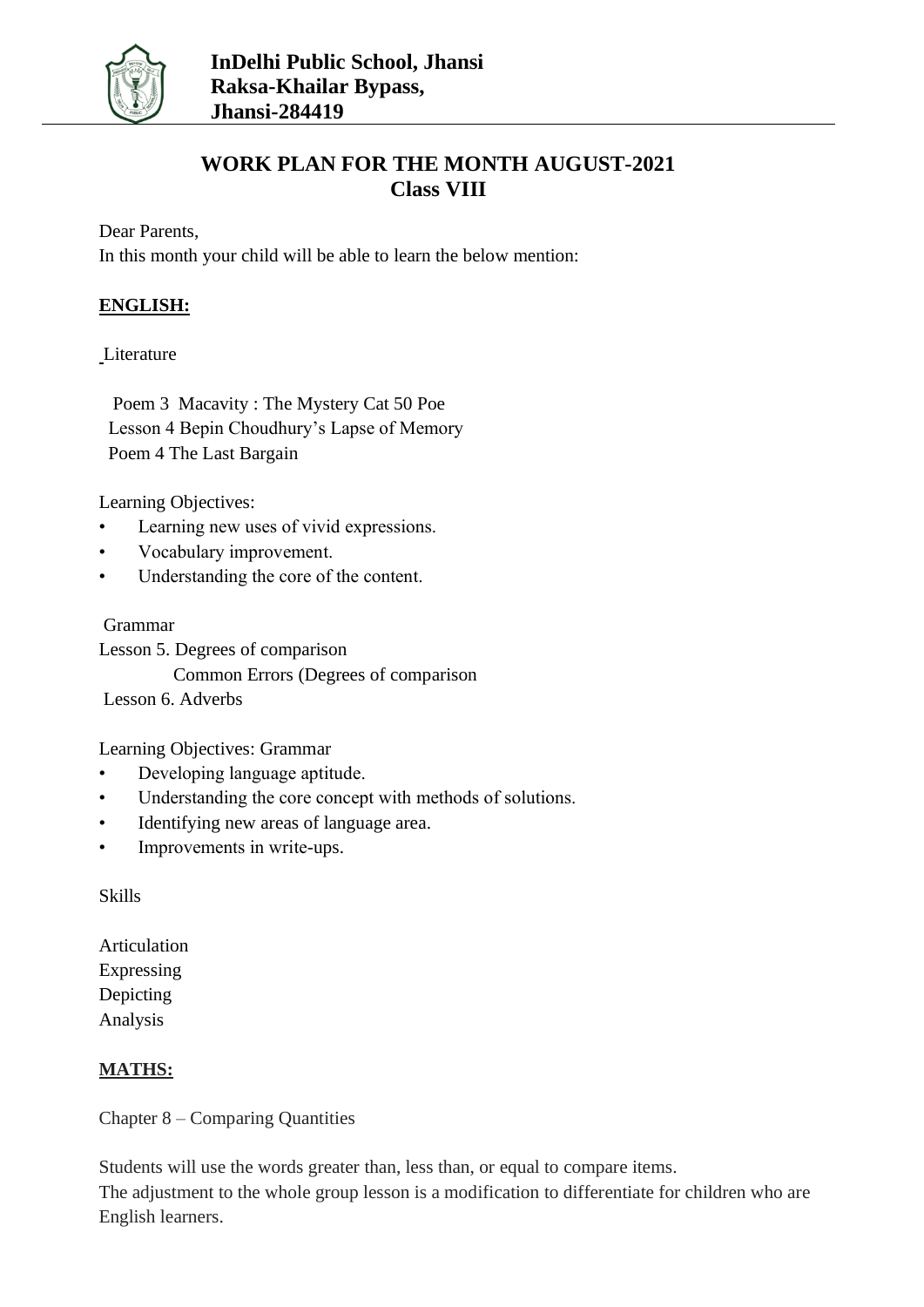#### Chapter 4 – Practical Geometry

Understand geometrical terminology for angles, triangles, quadrilaterals and circles. Measure angles using a protractor. Use geometrical results to determine unknown angles.

Chapter 9 – Algebraic Expressions and Identities

Understand that the decimal representation of a rational number is either termination or repeating. Understand the difference between rounding a decimal and truncating it. Solve real-world problems involving all four operations with rational numbers.

### **SOCIAL STUDIES**

### **HISTORY**:

Chapter 5- When People Rebel

Learning objectives:

1)Effects of revolt 2)Criticize criel practices of British

Chapter:6- Weavers,Iron Smelters and Factory Owners

Learning objectives: 1) Discover the process of de-industrialisation 2)Idea of the technologies and the lives of weavers

Skills: 1)Description, 2)Analysis, 3)Recite 4)Elaborate

## **GEOGRAPHY**:

Chapter 4: Agriculture

Learning objectives:

Learn about various type of farming and developments in agriculture in two different regions.

Skills: 1)Description ,2)Awareness 3)Comparison 4)Recitation.erationscs

## **CIVICS**

Chapter- Understanding Laws

Learning Objectives:-

1) Do laws apply to all. 2)How do new laws come about. 3)Unpopular and controversial laws. 4)Repressive policy 5)Laws related to domestic violence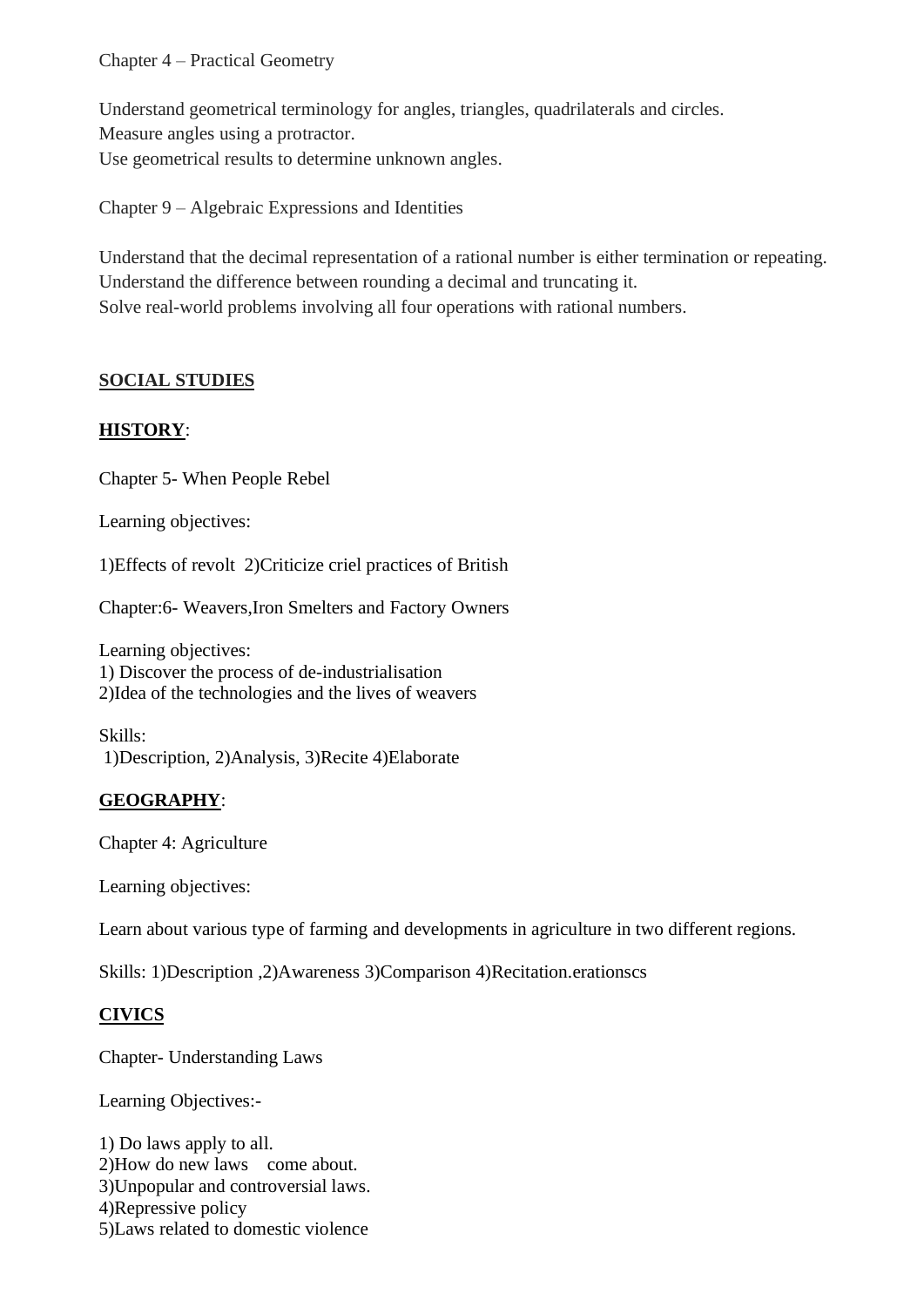Skills:- 1(Elaborating 2) reading 3)comprehension 4) Students will aware about how and why government initiate different laws.

5) They will develop the skills to know about the controversy related to the laws.

## **SCIENCE**

- Chapter: 03: Synthetic Fibres and Plastics
- Chapter: 04: Materials: Metals and Non-Metals
- Learning Objectives:

Understanding Synthetic fibres as opposed to Natural fibres (Cotton, Jute, Linen, Hemp, Wool, Silk etc which are obtained from plants and animals). Difference between natural and synthetic fibre, Types of synthetic fibre: Rayon, Nylon, polyester and acrylic and how they are products of petrochemical substances. Characteristics of synthetic fibre

Understanding Plastics and polythenes as a different class of synthetic fibres, Thermoplastics and thermosetting plastics. Factors which make plastics amenable for the extensive domestic and industrial use, Plastics as health and environmental hazards, The 5-R principal (Reduce, Reuse, Recycle, Recover and Reuse) and how plastics fit into principal.

Familiarize with metals and non-metals, Differentiating between them basis their physical properties and chemical properties. Physical properties against which differentiation can be made are : Hardness, lustre, sonorous behaviour, ductility, malleability, conductivity (of heat and electricity) etc

Chemical properties against which they can be distinguished are: reactivity with air (oxygen), water, acids, bases, displacement reactions etc., wherein they make different compounds depending on their chemical behaviours

### Skills:

Focus of cognitive Thinking / Making sense of abstract ideas for learning concepts. Experimenting (through activities), making observations, analyzing them and drawing inferences. Observing, comparing, analysing and Inferencing.

### **HINDI**

```
पाठ 3 बस की यात्रा
पाठ 5 चिट्ठठयों की अनूठी दनुनया
```
व्यवहारिक ज्ञान विदयार्थियों को हास्य विधा से परिचित कराना विदयार्थियों को पत्र के महत्वपूर्ण अवयवों से परिचित कराना